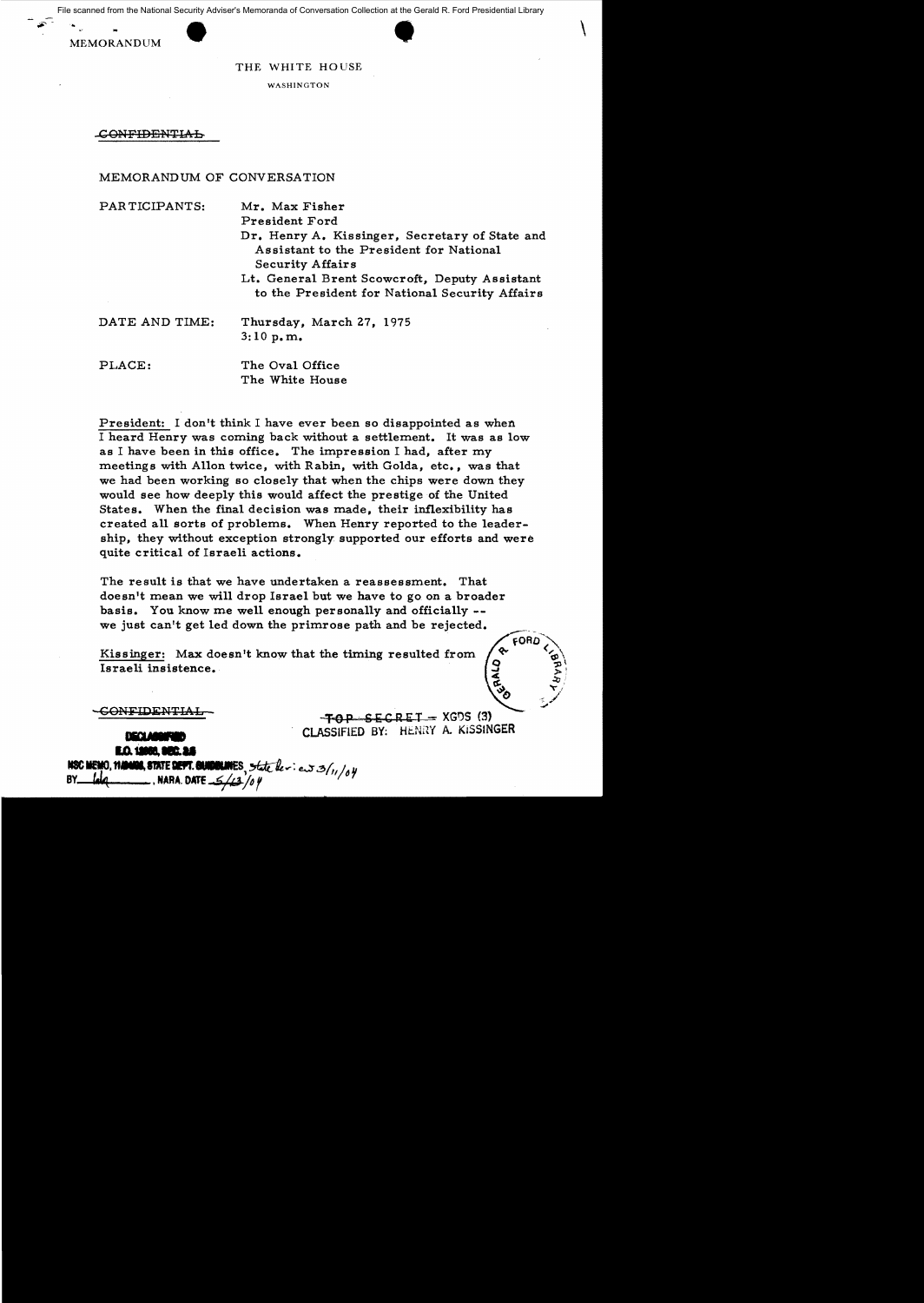## <del>CONFIDENTIAL</del>

Fisher: I don't feel any better than you. I had lunch with Dinitz today. I have the transcript of what he said in New York. My first responsibility to you is to keep things cool. That is what I tried to do. I called the president of every community in the  $U, S$ . I didn't want sermons coming out on Passover week and the 30th anniversary of the Holocaust.

To make a decision which in their own mind they had to know created a gulf with the U.S.  $-$ - something must have happened. I just don't kmw. I think we all have a desire for peace. I agree with your strategy, and I see what could happen at Geneva.

This coming on top of everything else -- with a Congress wanting to act like a State Department. But the only one who can settle this is the United States. The Soviet Union can't do it.

Kissinger: That was our policy. But Eban and Peres and a third of the Jews go around saying let's go back to Geneva. You can't undermine us and keep telling us to do it.

Fisher: The Jewish Community is saddened and disturbed by this, but they haven't lost the reservoir of good will. I read Safire today. You have done a tremendous job for the U.S. -- don't let a small group get to you. Look at the rank and file of the people. If anything can be salvaged, you can do it.

Kissinger: But the Israelis have to help us if anything can be salvaged. When Eban and Peres say we should go to Geneva, it cuts any other way.

Fisher: I told Dinitz that, tough as it looks, we can't let it go down the drain -- and it will. I think there must be some sober realizations in both Israel and Egypt. Geneva will just be a shouting match. I think both sides want peace. How it got off the rail, I don't know. But before we get too far off, I want to suggest....The reassessment raises too many fears. This weakens the hand of what you are doing in diplomacy. I feel that people are having second thoughts, but I can't prove it. I think they may be facing up to it. The blame is never totally on one side. I want to keep things calm and with maximum good will. I owe that to you.



 $\bullet$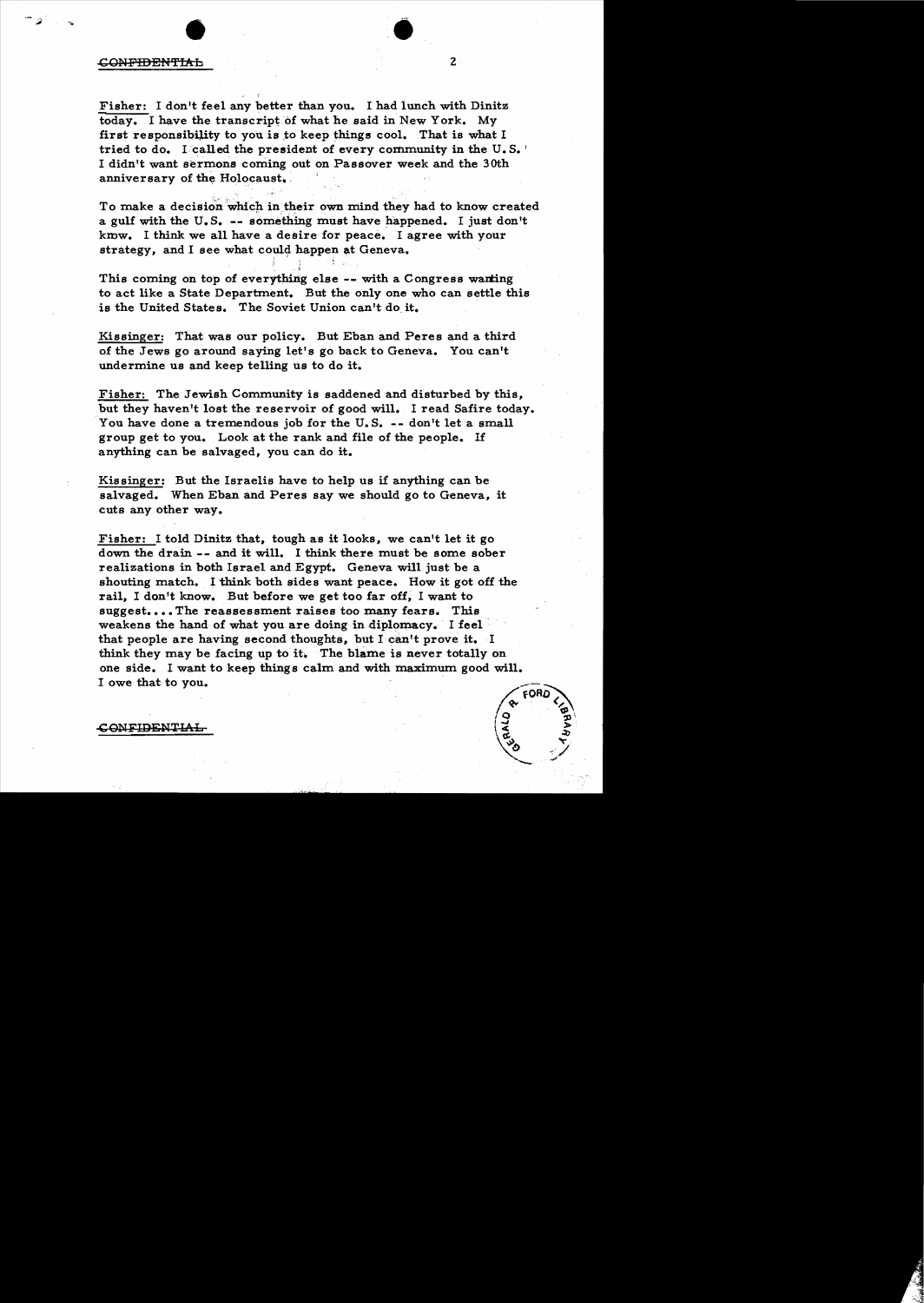## CONFIDENTIAL 3

 $\overline{\phantom{a}}$ 

President: Henry and I have spent more time on this than on any other'foreign policy issue. We put my credibility on the line and it was a hell of a disappointment. I detect an undercurrent that some in the community are spreading the word I am turning my back on Israel and they made unkind remarks about Henry. We haven't taken one step about Israel. But when people start to attack, the impulse is to layout the record. We havenlt done it because we want a solution, but when we have been led down the primrose path....

•

Fisher: Let me tell you about the things I hear. In my room Sunday I will have ten stalwart people there to tell them what I believe. I will put it on the table. I think Henry is right. You have a tremendous amount of good will. I want to find out what went wrong. I want to get an excuse for going over there to find out. Meanwhile, I will do what I can to hold things calm. Israel has no chance without the U.S. Somehow we have to find a solution. I don't want to go over there on a delegation, as Javits wanted. I don't want to do that.

Kissinger: I didn't encourage him. I don't know what could be done.

President: We see no alternative now to Geneva. We don't like it but I see no choice. We have warned about Geneva for eight months -- now the Jews are starting to worry about it.

Fisher: We have to be positive and do what we can.

President: You are a good friend, and I had to tell you on a personal basis that nothing has hit me so hard since I've been in this office. I see no choice but Geneva. Maybe something will turn up, but unless people will sign on the dotted line, I see no alternative.

Fisher: But if you go to Geneva, Israel has to fight on the basis of the '67 frontier.

Kissinger: That's what we have been saying.

Fisher: We have got to try to find a solution. It can't be settled by the Soviet Union; the Europeans. I want to be of service on this.

 $\sim$   $\frac{3}{2}$ 

**President:** Keep in touch with Henry and Brent. We will keep  $\overline{Q}$  cool and calm but we must set a steady course. Unless we get  $\overline{Q}$ cool and calm but we must set a steady course. Unless we get a firm commitment, we can make no promises.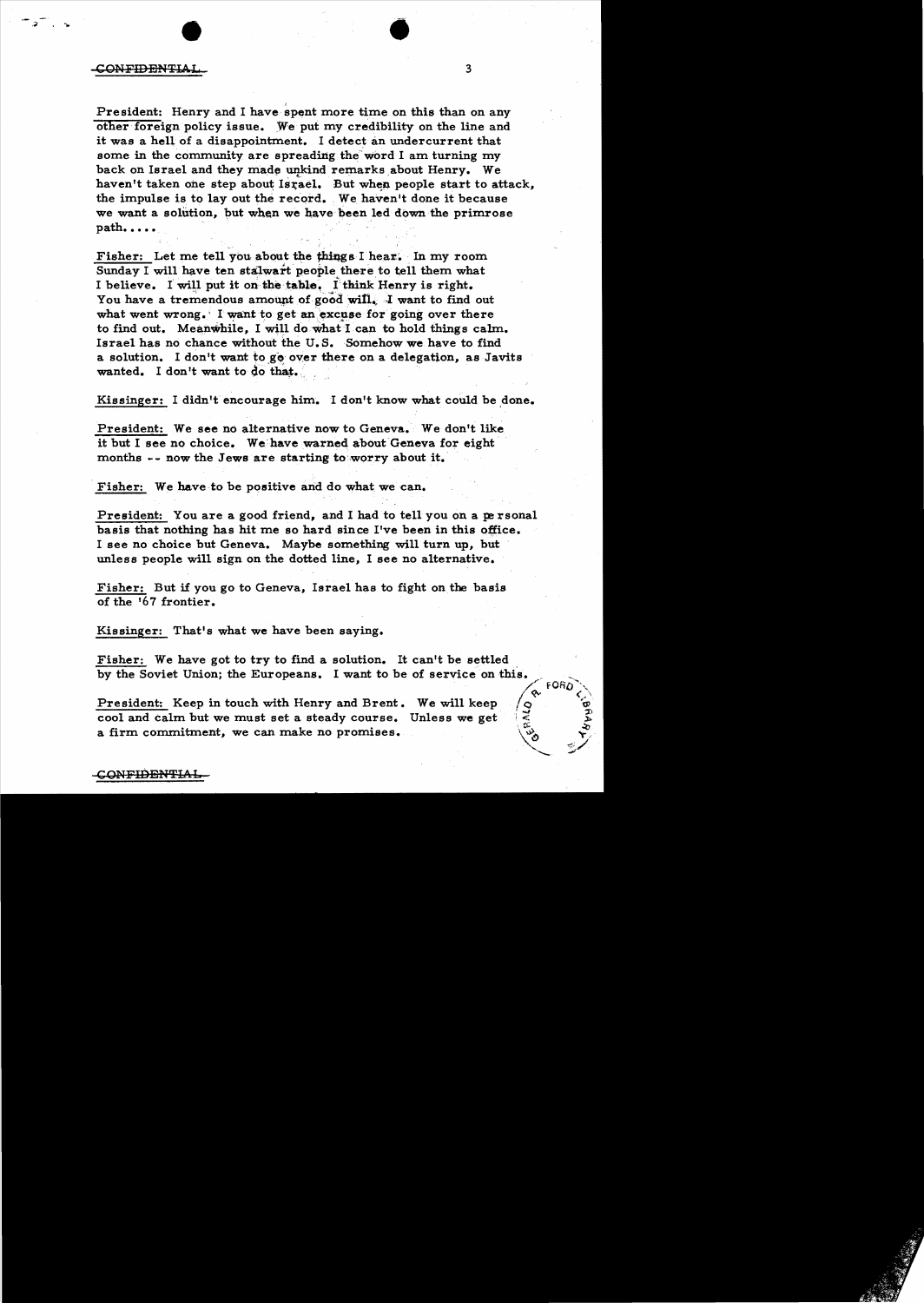·...

Fisher: How do you account for it?

Kissinger: Frankly, they looked at what happened with Iran and Iraq, and they didn't want to be dependent on Iranian oil; they looked at Southeast Asia; they looked at our domestic weakness. Peres wanted to stick it to Rabin and pick up the pieces. No one had tried to prepare the people. They were paralyzed from the second day. Rabin couldn't carry his Cabinet, I think. He doesn't have the strength of Golda.

President: And whoever is giving them advice on American domestic policy gave them bad advice. If this ends up in a confrontation with the Soviet Union and an oil embargo, there will be a turnaround in this country. I supported Israel because I think it is right. Some of my best friends are Jews because I admire strength and brains. I feel awful to be put in this kind of position.

•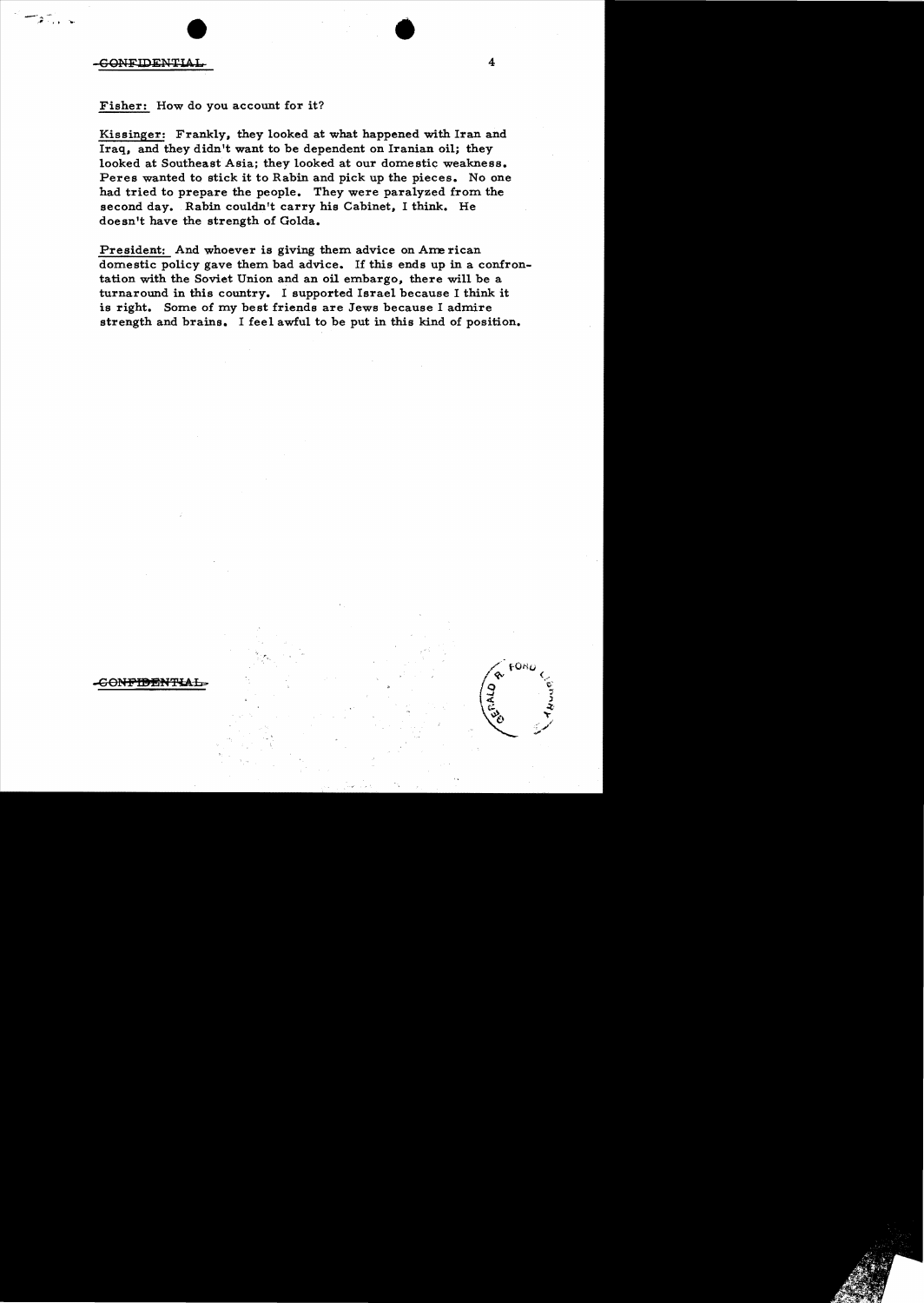M Fishing R  $27$  Mar  $25$ P I don't think I have ever know as havy prot conton & heard R was coming back w/s a petternt. It was as low a I have been in the office. The imposer I had afternati of allar time, Romin, Gold, etc comptant we had tom consisting is alway that orlance chips circulation thay mould sie how deeply their would coppe it the pretig f CS, citrin - paid cleasion car and this explicit has counted all fortof puls. When I eigentit & c leaderships they where they are puted and opports & une quite cretical p I a time Result i that not have unclearned Classesment. That doesn't mean me win Urg I but we have to go na tranche losis. Jun knew me will enruf proposedly of jurish - e just can get leal dinner c promise path i la rejectel. K Aray dront him that the train would from I unsettene F Idn't freehang butter then you. I had hand as Dranty Todry. I have trong upt forhout he said un NY. Ung frost neg h you is to help thing cool. That is count 2 true of do. I called Pue of every correct in US. I climbert want serving coming out on paponent week + 20 anna of Hilvennet. **N.O. 18058, SEC. 3.5** 

NOC MEMO, MANOS, STATE DEFT. QUIOELINES State Dev. ew 3/11/04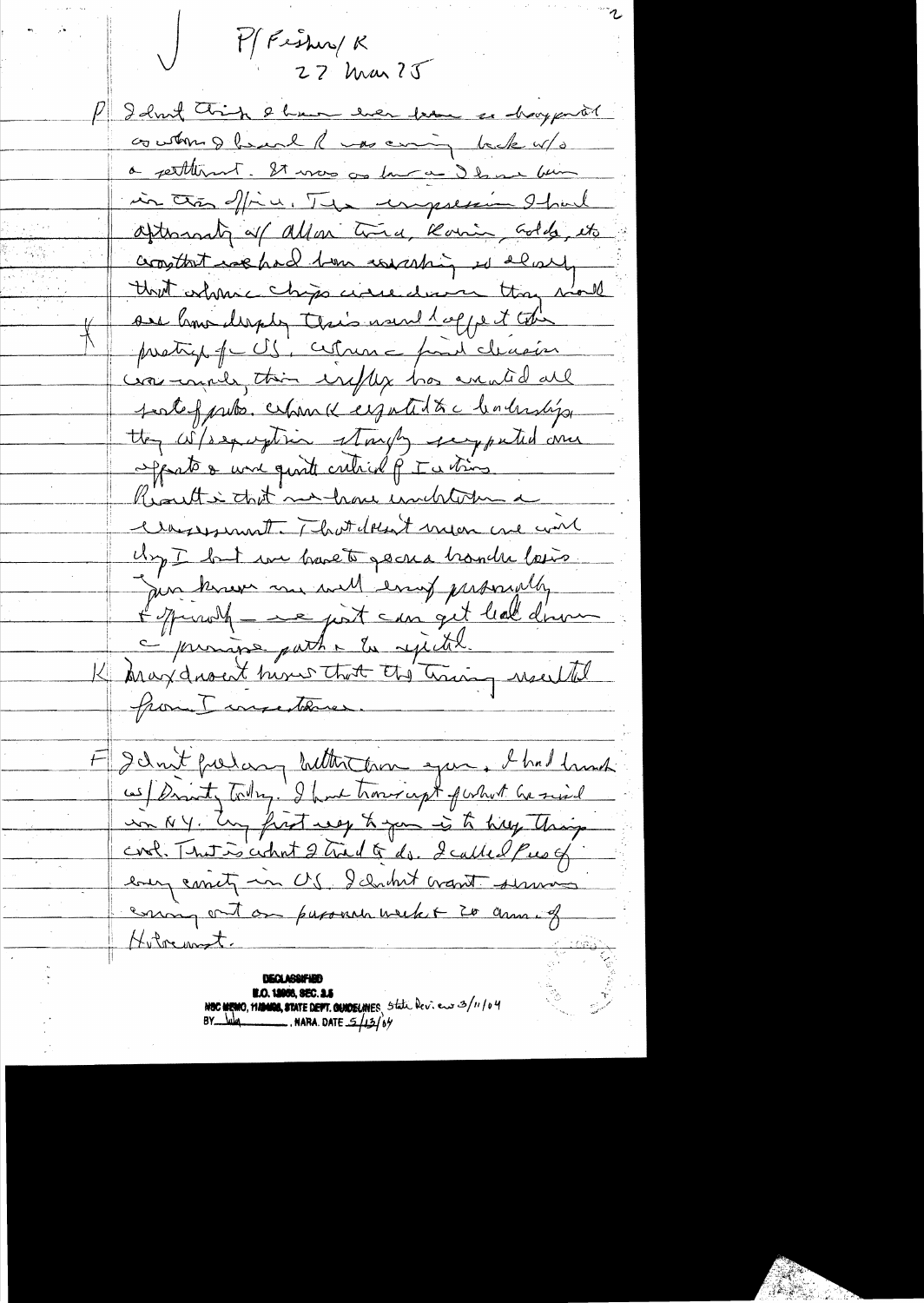To mote a decean which in This am wil they had to know calated or grafs wife US - something won't have hoppered. I prot don't him I think we all have desire for peach. I agree w/your strategys I see what could brygen at Cenero. This caming on top feverating the - w/a Cong wonting hast him a Stote Dept. But conty survive can utile this loc US. SU can t ds it. That was one poting. But Elmy Pins & 134 Juno 90 annual 1 agricy lito 40 la 1 to Carro . You can't un lemme us & hay telling mote lit The Juniob Crisity is sadded to draterabil by this book Oren know that useroom of good will. I used Sopine today - you have done a transfer timendans job Pac US - dat let a served georg get to jon. hok at entre più je pagele. If anything can be subraged you can be it. But a I have to help in Sy any etring can be Inhanged. When I have there is a me should gets comma it enteront any attre way I Told Smith that tongh as it looks we cont let it go donne drain - + it will, I think that smoot to Form plus violizations in forth E + E. German will jost ba showthy motih. Strip both with went proce. How it pt of c rail I lent home pat began ineget to fore of, I won't suggest. Response to the way france This weathers a hand of what you are doing in dydrnary - I few that people are training I will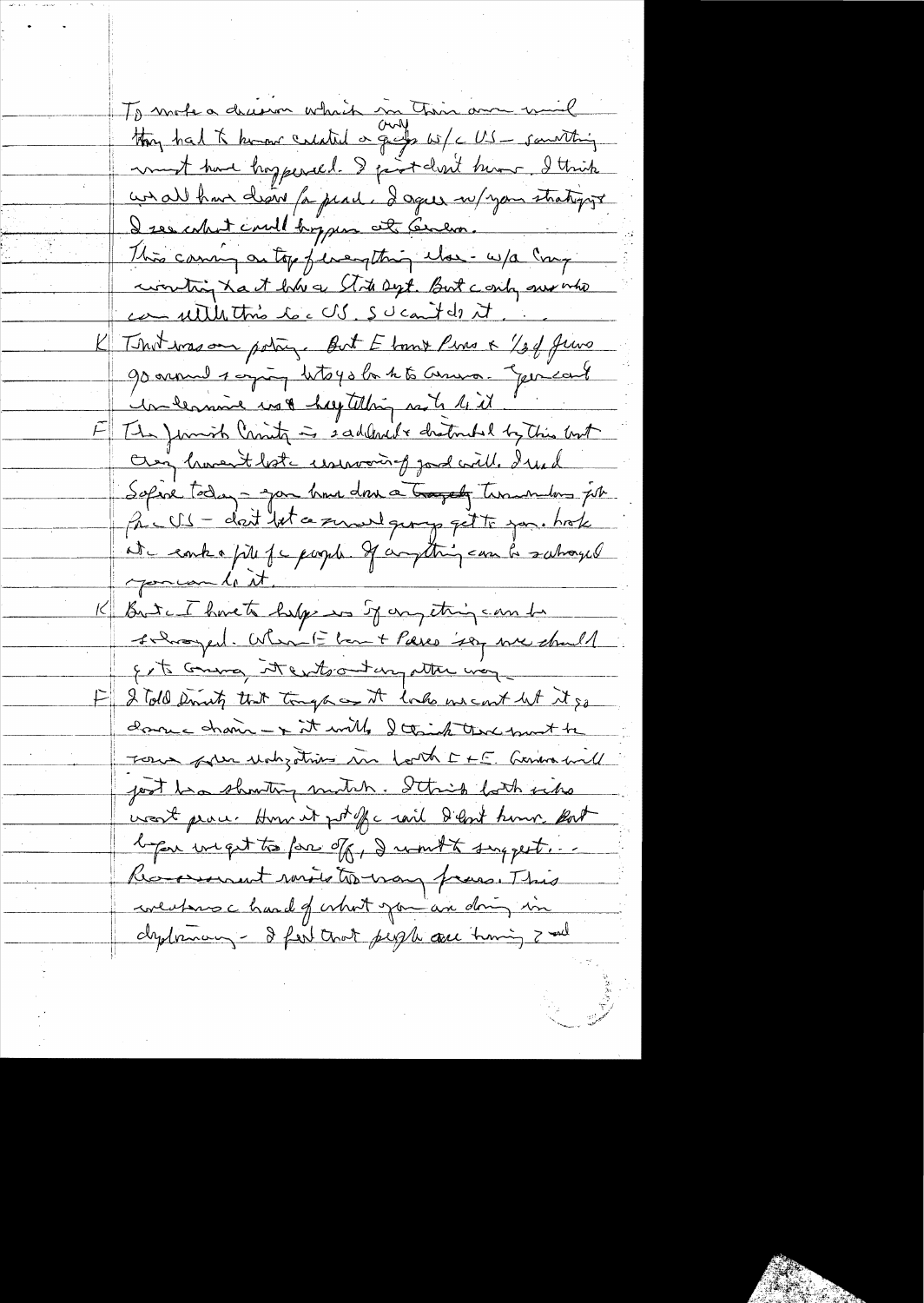this but the provision. I think they may be facing up to it. Blame is never totally on 1 side, 2 K& Show sport mart him on this than my other FP issue We prot my endetably the line of was en hillmonds opportunit. Solitait an imprimant that some rice county and sperating overed & on troing un back on I + unado sasskind usmootes about K. We haven't taken / step about I, But when people start to trake anywhere is to long ont a record. use brantdark et casseur vonta solution, but when we have that love permisse part. Litere till you about things I hear . In my won finding I will have 10 staturant people to tell than what d'helain, I will part it a c table - I Chris Kis cipt, you have turnedus and fgod will. I want to fail what went wang. I wont to get on theme for going and those to find and, Undorsalide, I will do what I can & hold things calm. I has no churce S = US, Synchant we havete final a x otetjan, 2 tels that I chan't encourage bien. I don't know what could be done. PUS ier up alt un touring Wilmet Ne en Ant see un chris . We have warrand don't Genter for 8 mio - were Jing are starting & worry about 1= We have to be peritoire + la cohat me cur.